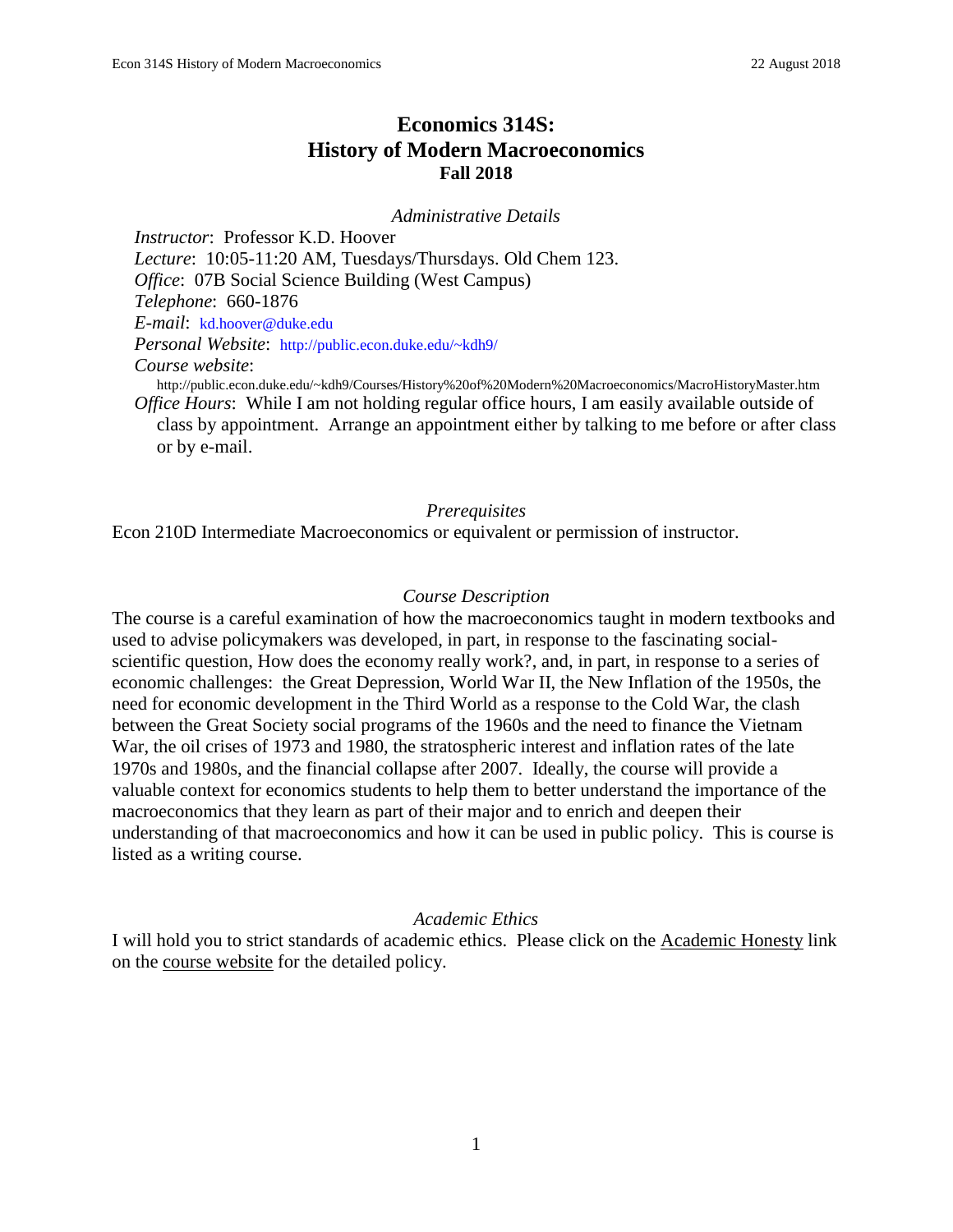### *Required Work and Grading*

There are *three required graded parts* to the course:

- 1. *Short assignments*: 40 percent*.* These assignments are meant to make sure that you are up to speed on, and engaged in, the primary readings. I will give instructions about the assignments in class, and on the course website..
- 2. *Class participation*: 20 percent. The class will be conducted as a mixture of lecture and discussion, and participation is essential. Students are expected to be prepared to discuss topics and to participate actively.
- 3. *Either a term paper or a final examination.* 40 percent. More information about these components will be given later in the semester.

See the Rules for Late or Missed Assignments on the course website for information on that topic.

## *Readings*

All readings are electronically accessible: go to the Readings link on the course website. From there, you can download through links to a secure directory. *I will send the login and password information for the secure directory to registered members of the class by e-mail*. (If you need the login and password and don't have it, please e-mail me.) Unless I make an explicit announcement to the contrary, you should have already completed the readings and any written work before the discussion section on a given topic and preferably before the lectures relevant to that topic.

**Key:** \* = primary (i.e., original) historical source material; unstarred items = secondary sources (i.e., commentary). (*Note well*: secondary sources are not less important for the class.)

## **Topic 0. Overview of the History of Modern Macroeconomics**

- *(It will help to contextualize the later material in the class if students read these surveys before starting on readings for the lecture topics listed below.)*
- Roger Backhouse, *The Ordinary Business of Life: A History of Economics from the Ancient World to the Twenty-First Century*. Princeton: Princeton University Press, 2002. Also published as *Penguin History of Economics*. London: Penguin Books, 2002. (*Readable, if highly compressed*, *history of economics from the beginning to the present*.)
- Robert Dimand, "Macroeconomics, History Up to 1933," in *International Encyclopedia of the Social & Behavioral Sciences,* 2nd edition, pp. 406-413.
- Kevin Hoover, "Macroeconomics, History of From 1933 to Present," in *International Encyclopedia of the Social & Behavioral Sciences,* 2nd edition, pp. 400-405

# **Topic I. The Background to Modern Macroeconomics (before the 1930s)**

A. MONETARY ECONOMICS

Antoin Murphy, *The Genesis of Macroeconomics: New Ideas from Sir William Petty to Henry*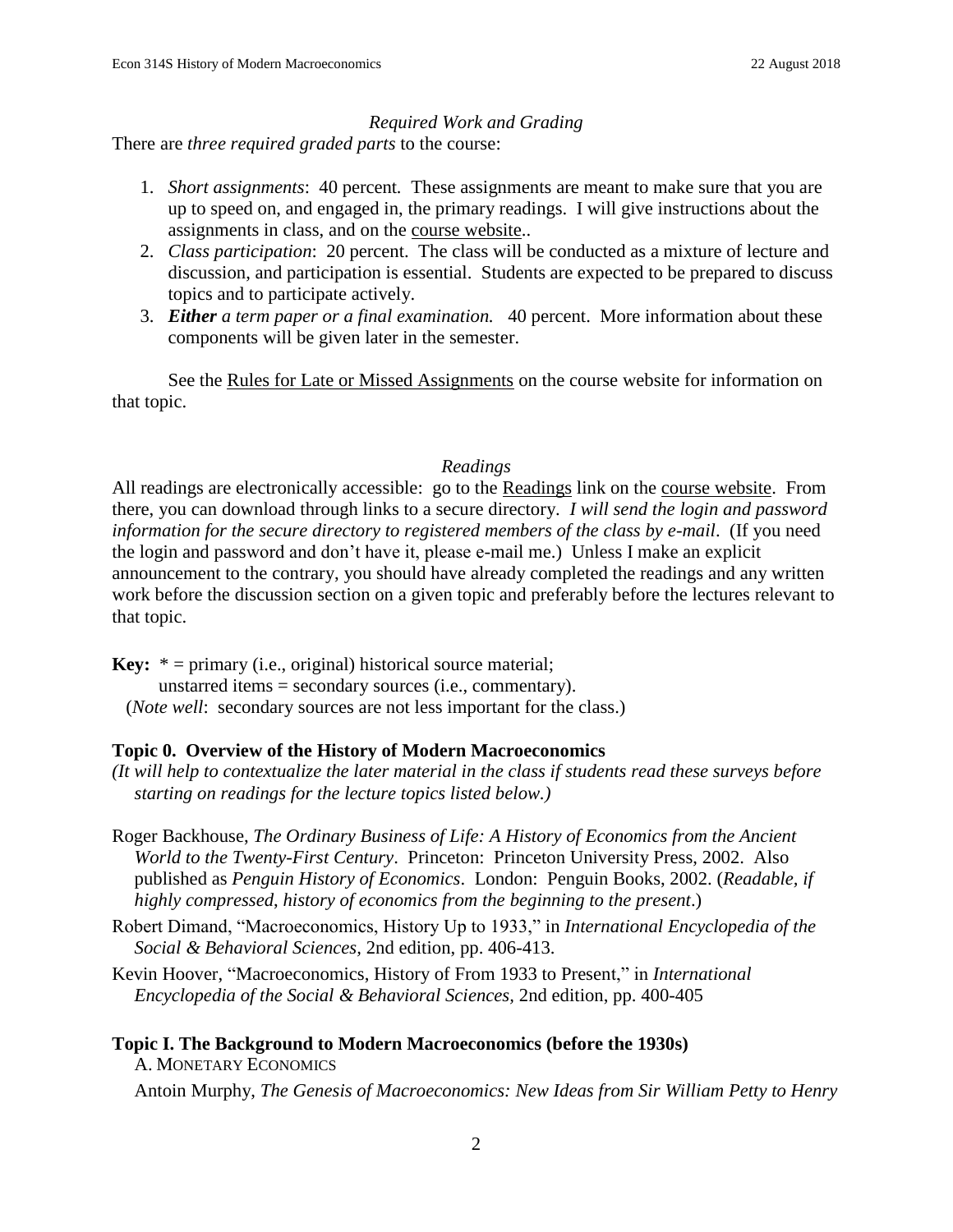*Thornton*. Oxford: Oxford University Press, 2009, chapter 5, pp. 95-119.

- \*Hume, David, "Of Money," in *Essays: Moral, Political, and Literary*, Eugene F. Miller, ed.*.*  Indianapolis: LibertyClassics (reprints an 1885 edition, originally 1752).
- \*Irving Fisher, *The Purchasing Power of Money*. Fairfield, N.J.: Augustus M. Kelly, reprint of 1935 edition (originally 1911), ch. 2.

B. BUSINESS CYCLES

- Mary Morgan, *The History of Econometric Ideas.* Cambridge: Cambridge University Press, 1990, ch. 2.
- Roger Backhouse, *The Ordinary Business of Life: A History of Economics*. Princeton: Princeton University Press, 2002, ch. 10, pp. 211-227.
- David Laidler, *Fabricating the Keynesian Revolution*, Cambridge: Cambridge University Press, 1999, ch. 2, pp. 27-31.

### **Topic II. The Great Depression (the 1930s)**

A. KEYNES AND HIS CRITICS

- David Laidler, *Fabricating the Keynesian Revolution* (1999), ch. 4 & 5 excerpts, pp. 79-82; 105-116.
- \*J.M. Keynes, *The General Theory of Employment Interest and Money* (1936), excerpts.
- \*J. R. Hicks, Mr. Keynes and the "Classics"; A Suggested Interpretation," *Econometrica* 5(2), 1937, pp. 147-159.
- David Laidler, *Fabricating the Keynesian Revolution* (1999), ch. 12.
- Kevin D. Hoover "Dr. Keynes: Economic Theory in a Diagnostic Science," in Roger Backhouse and Bradley Bateman, editors, *Cambridge Companion to Keynes*.

#### B. MACROECONOMETRICS

- Ronald G. Bodkin, Lawrence R. Klein, and Kanta Marwah, *A History of Macroeconometric Model-Building*. Aldershot: Edward Elgar, 1991, ch. 1, pp. 12-21 and ch. 2, pp. 31-41.
- Mary Morgan, *The History of Econometric Ideas.* Cambridge: Cambridge University Press, 1990, ch. 4.

### **Topic III. World War II and the New Economics (1939-1950)**

- John W. Kendrick, "The Historical Development of the National-Income Accounts," *History of Political Economy* 2(2), 1970, pp. 284-315.
- \*Lawrence Klein, The Keynesian Revolution, chs. 3 and 7.
- \*Lerner, Abba, "Functional Finance and the Federal Debt," *Social Research* 10(1), 1943 (reprinted in Smithies and Butters, eds. *Readings in Fiscal Policy*. Homewood, IL: Irwin, 1955, pp. 468-478.
- \*Paul Samuelson, *Economics: An Introductory Analysis.* New York: McGraw-Hill, 1948, chs. 11 and 12.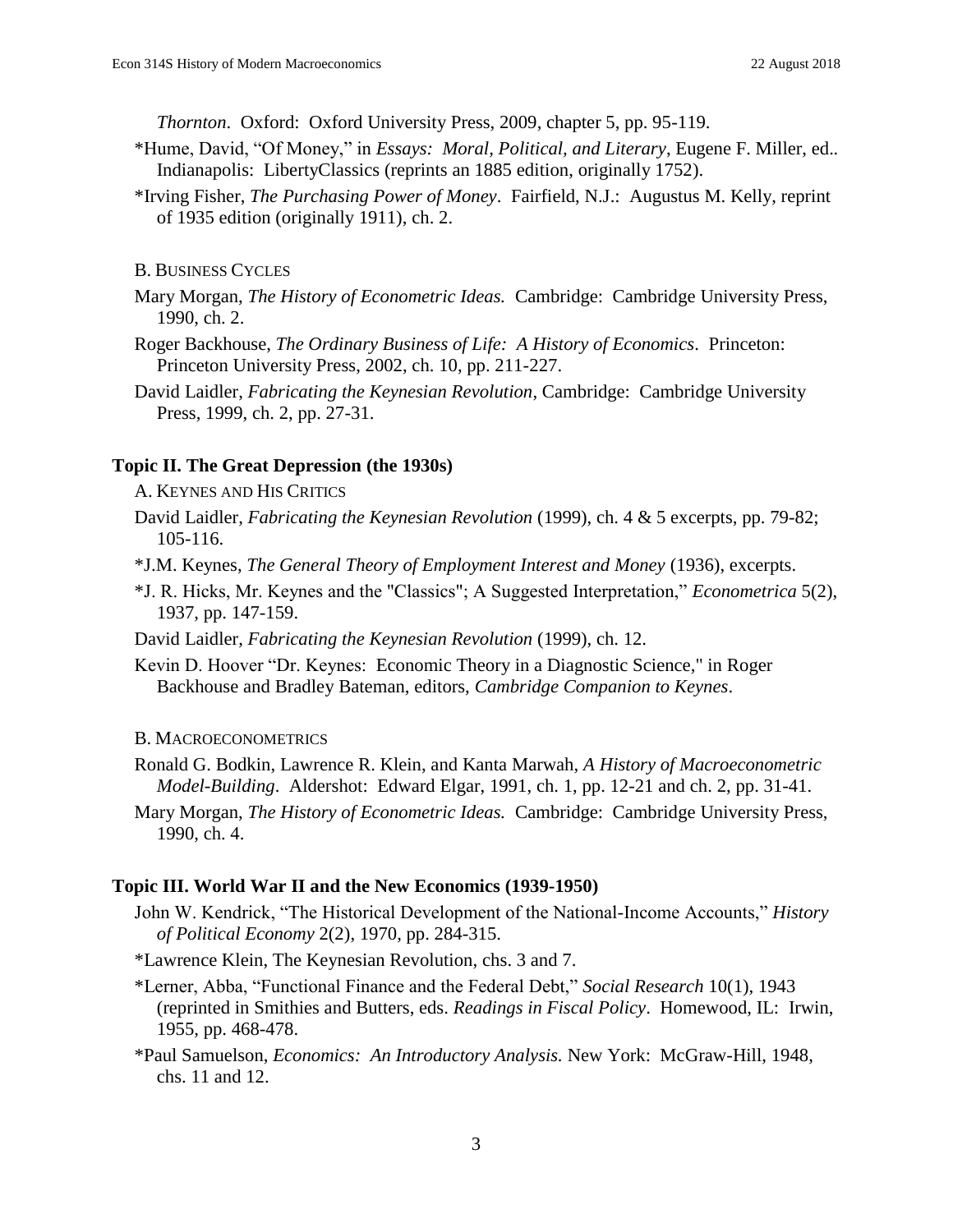### **Topic IV. The Managed Economy (1945-1975)**

A. MACROECONOMETRIC MODEL BUILDING

Roger Backhouse, *The Ordinary Business of Life*, ch. 13.

- Ronald G. Bodkin, Lawrence R. Klein, and Kanta Marwah, *A History of Macroeconometric Model-Building*. Aldershot: Edward Elgar, 1991, ch. 2, pp. 41-53.
- Kevin D. Hoover, "Microfoundational Programs," in Pedro Garcia Duarte and Gilberto Lima Tadeu, editors. *Microfoundations Reconsidered: The Relationship of Micro and Macroeconomics in Historical Perspective*. Cheltenham: Edward Elgar, 2012, pp. 19-61 (esp. pp. 28-45).
- \*Milton Friedman, *A Theory of the Consumption Function*, Princeton: Princeton University Press, 1957, chs. 1, 2 (pp. 20-37), and 9.

### B. ACCOUNTING FOR GROWTH

- Verena Halsmayer and Kevin D. Hoover, "Solow's Harrod: Transforming Cyclical Dynamics into a Model of Long-run Growth," *European Journal of the History of Economic Thought*  23(4), 2016, pp. 561-596.
- Mauro Boianovsky and Kevin Hoover, "In the Kingdom of Solovia: The Rise of Growth Economics at MIT, 1956–70," *History of Political Economy* 46(supplement), 2014, pp. 198-228.
- \*Donella H. Meadows, *et al.*, *The Limits to Growth: A Report for the Club of Rome's Project on the Predicament of Mankind.* New American Library, 1972.
- \*Robert M. Solow, "Is the End of the World at Hand?" Challenge 16(1), 1973, pp. 39-50.

### C. THE PROBLEM OF INFLATION

- \*A.W.H. Phillips, "The Relation Between Unemployment and the Rate of Change of Money Wages in the United Kingdom 1961-1957," *Economica* (1958).
- \*Paul A. Samuelson, and Robert M. Solow, "Analytical Aspects of Anti-inflation Policy," *American Economic Review* (1960).
- Kevin D. Hoover, "The Genesis of Samuelson and Solow's Price-Inflation Phillips Curve," *History of Economics Review* 61(Winter), 2015, pp. 1-16. [read pp. 2-7 only].
- \*Milton Friedman, "The Role of Monetary Policy," *American Economic Review* (1967).
- James Forder, "The Historical Place of the 'Friedman-Phelps' Expectations Critique," *European Journal of the History of Economic Thought* 17(3), August 2010, 493-511.
- David Laidler, Review of James Forder: *Macroeconomics and the Phillips Curve Myth.*  Published on the Societies for the History of Economics Listserv 29 October 2015.
- *Supplementary*: Kevin D. Hoover, A Review of *A Few Hares to Chase: The Economic Life and Times of Bill Phillips* by Alan Bollard. on EH.Net: [http://eh.net/book\\_reviews/a-few](http://eh.net/book_reviews/a-few-hares-to-chase-the-economic-life-and-times-of-bill-phillips/)[hares-to-chase-the-economic-life-and-times-of-bill-phillips/](http://eh.net/book_reviews/a-few-hares-to-chase-the-economic-life-and-times-of-bill-phillips/)  [This short review gives some biographical information about the fascinating life of

A.W.H. Phillips.]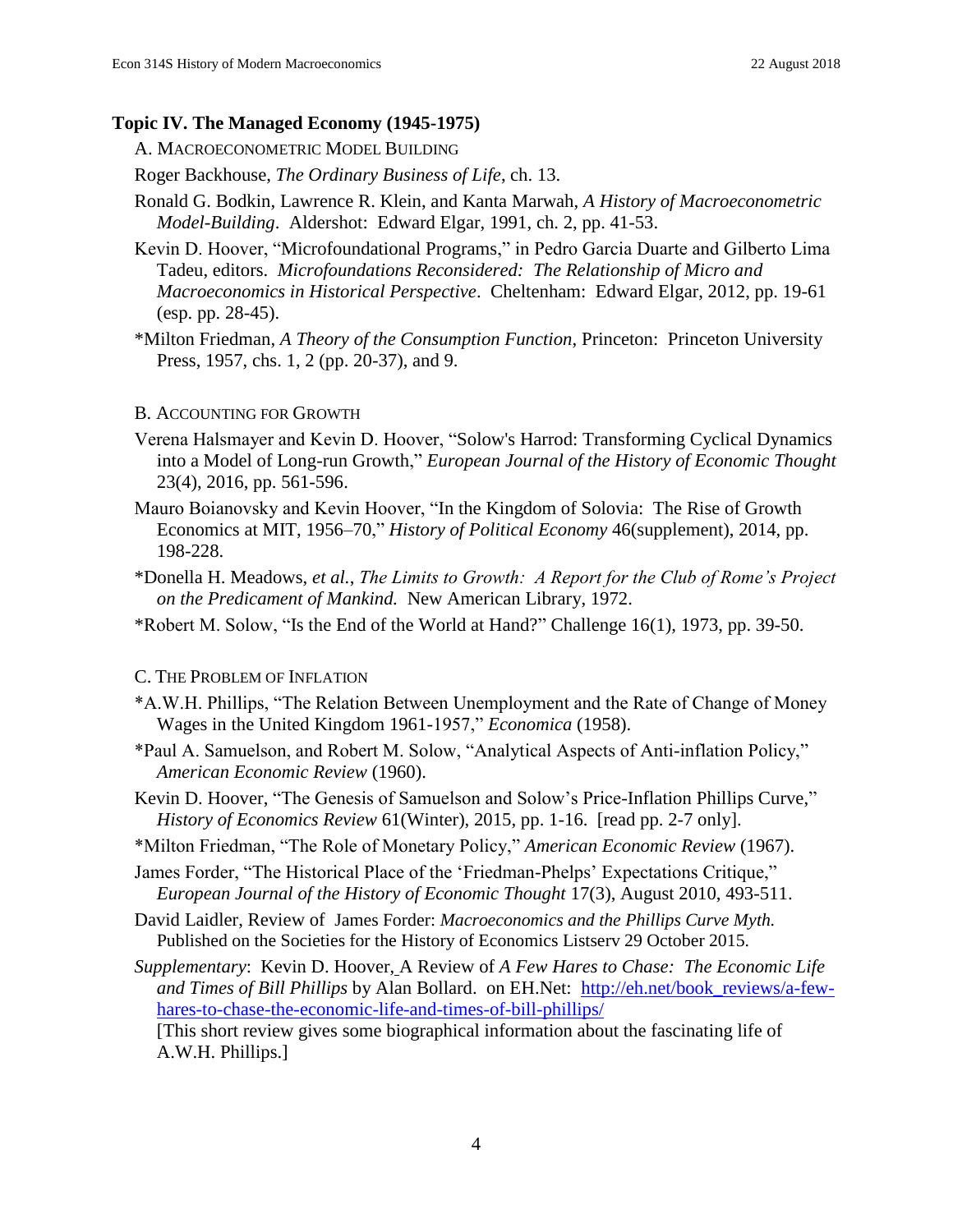### **Topic V. Stagflation and the Monetarist Counter-Revolution (1963-1975)**

- \*Milton Friedman and Anna J. Schwartz, *A Monetary History of the United States* (1963), chapter 13.
- \*Nicholas Kaldor, "The New Monetarism," *Lloyd's Bank Review* (1970).
- \*Peter Temin, "Lessons for the Present from the Great Depression," *American Economic Review* 66(2), May 1976, pp. 40-45.
- J. Daniel Hammond, *Theory and Measurement: Causality Issues in Milton Friedman's Monetary Economics*. Cambridge: Cambridge University Press, 1996, ch. 7*.*

### **Topic VI. The Macroeconomics of the Great Moderation (1975-1995)**

- David Laidler, "The New-classical Contribution to Macroeconomics," *Banca Nazionale Del Lavoro Quarterly Review*, March 1986, pp. 27–55
- N. Gregory Mankiw, "Real Business Cycles: A New Keynesian Perspective" *Journal of Economic Perspectives* 3(3), Summer 1989, 79-90.
- David Romer, "The New Keynesian Synthesis," *Journal of Economic Perspectives* 7(1), Winter, 1993, pp. 5-22.
- Kevin D. Hoover, "Microfoundational Programs," in Pedro Garcia Duarte and Gilberto Lima Tadeu, editors. *Microfoundations Reconsidered: The Relationship of Micro and Macroeconomics in Historical Perspective*. Cheltenham: Edward Elgar, 2012, review pp. 19-28 and read anew pp. 46-55.